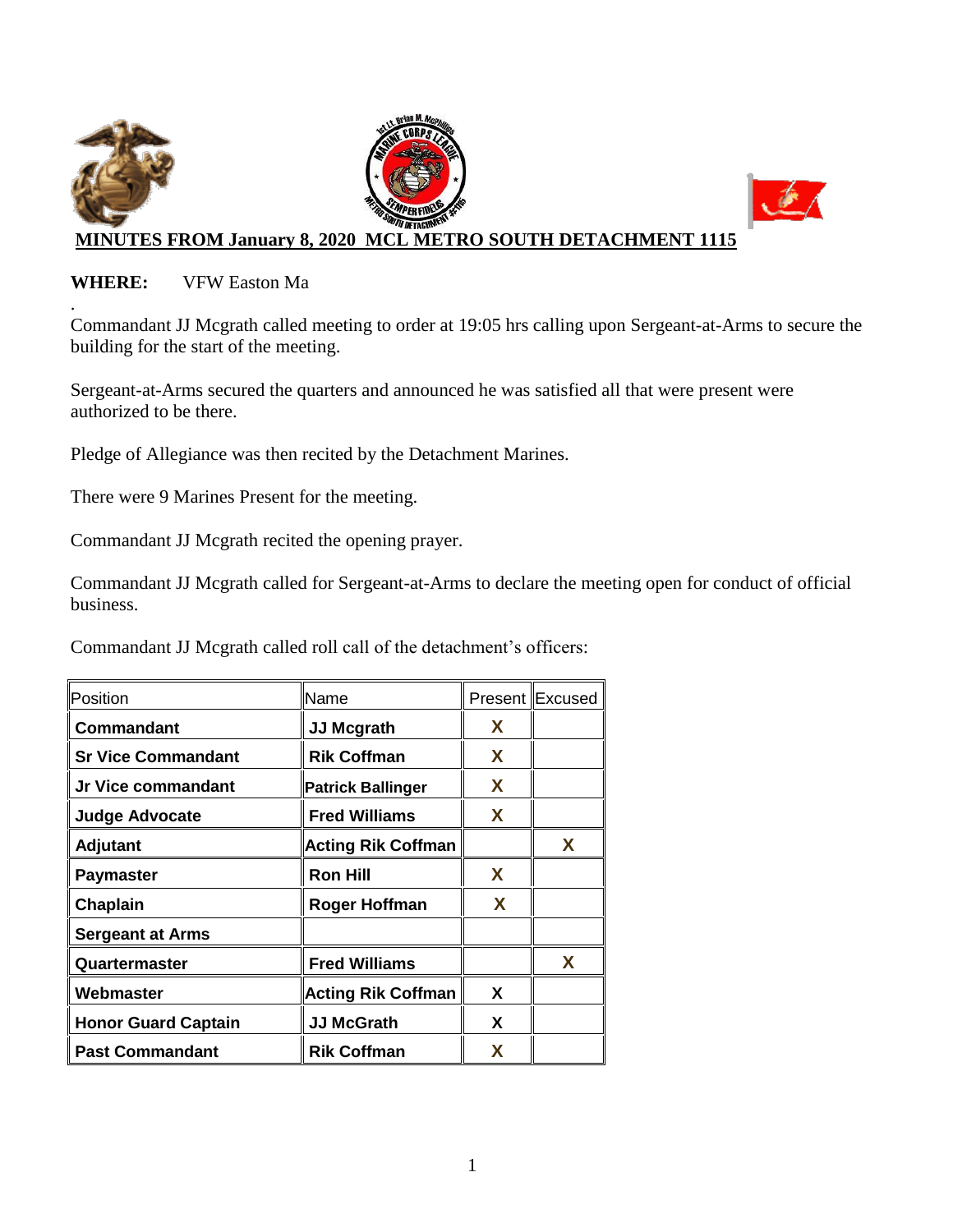# New Members

• No new members

## Correspondence 7

• Correspondence.

TAVVA May 24<sup>th</sup> Taunton Memorial

Brockton Palative ceremony May 6th

## Sickness 9

Commandant JJ Mcgrath asked for any sickness or distressed members or family members.

## Reports 6, 8, 10

- Minutes available for December not available.
- Paymaster report passed in \$2106.82, read, motion made to accept, seconded and passed
- Chaplain mentioned rituals and honors

### **OLD BUSINESS: Standing committees 11/12:**

#### HONOR GUARD

• Report made by Roger/JJ.

### QUARTERNASTER

 $\bullet$  NA

Birthday Ball

- $\bullet$  NA
- Huge success
- Layfette Club to be considered

#### Scholarship

Will be needing reviews soon

#### OCYM

• Nothing new to report

### Fund Raiser

• Shaws was a success.